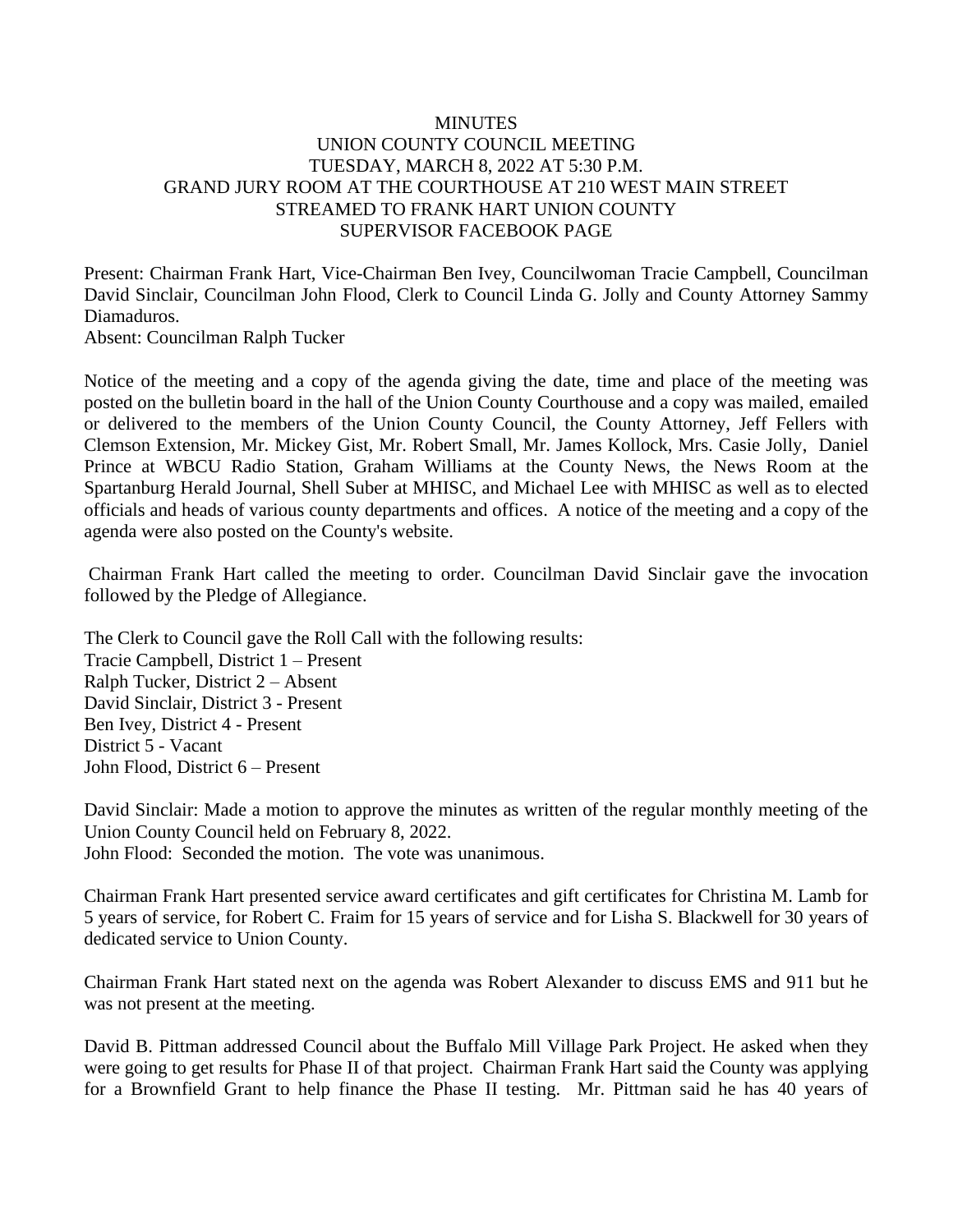## COUNTY COUNCIL MEETING MARCH 8, 2022

experience and would be willing to do pro-bono work on the project since he is retired if the County was interested. Chairman Frank Hart asked if he would be willing to serve on the Committee in Buffalo and said he would like to talk to him about it further.

Andrew Dobson with Halliday, Schwartz & Company presented the Union County Audit for the fiscal year ending June 30, 2021 which included a separate Single Audit. He went over the Audit Letter and the summary sheet. He stated Union County had a really good year in that the Fund Balance increased by \$1,320,910.00 for the year to a total of \$9,119,422.00. He went over the factors that contributed to the increase in funds.

Chairman Frank Hart stated Council needed to consider approval of the Prioritized Community Needs list submitted by the Catawba Regional Council of Governments as a result of the public hearing held on February 8, 2022.

David Sinclair: Made a motion to adopt the Prioritized Community Needs list as presented. Ben Ivey: Seconded the motion. The vote was unanimous.

Chairman Frank Hart called for any requests to fill any vacant budgeted positions but there were none.

Chairman Frank Hart stated next on the agenda was any requests for capital funds. He stated Council had approved not to exceed \$220,000.00 for the purchase of four vehicles for the Sheriff's Office at their last monthly meeting. They had anticipated the vehicles would be paid from funds in the 2022-2023 Union County Budget but the vehicles are available for purchase now. If Council approves the purchase now then it would replace the Sheriff's vehicle allotment in the 2022-2023 Budget.

John Flood: Made a motion to approve the purchase of the four vehicles for the Sheriff's Office at a cost not to exceed \$220,000.00 from the 2021 GO Bond Proceeds.

David Sinclair: Seconded the motion. The vote was unanimous.

Chairman Frank Hart stated the County received a grant through the South Carolina Department of Public Safety in the amount of \$173,661.00 for the purchase of three new vehicles for School Resource Officers and additional equipment to be reimbursed from the grant. He requested Council approve the purchases using the procurement process.

Ben Ivey: Made a motion to purchase the vehicles and other equipment that can be reimbursed from the State grant for the School Resource Officers as requested.

Tracie Campbell: Seconded the motion. The vote was unanimous.

Chairman Frank Hart stated there were various departments that need new vehicles and he had provided Council with a list of the vehicles and the costs. He recommended the vehicles be purchased at a cost not to exceed \$620,000.00 from the 2021 General Obligation Bond proceeds.

John Flood: Made a motion to approve the purchase of the vehicles recommended by Chairman Frank Hart at a cost not to exceed \$620,000.00 from the 2021 General Obligation Bond proceeds.

Tracie Campbell: Seconded the motion. Councilman John Flood stated most of the vehicles that need to be replaced had between 150,000 and 300,000 miles on them. Councilman David Sinclair said they had been putting off the purchase of these vehicles because the County didn't have the funds. The vote on the motion was unanimous.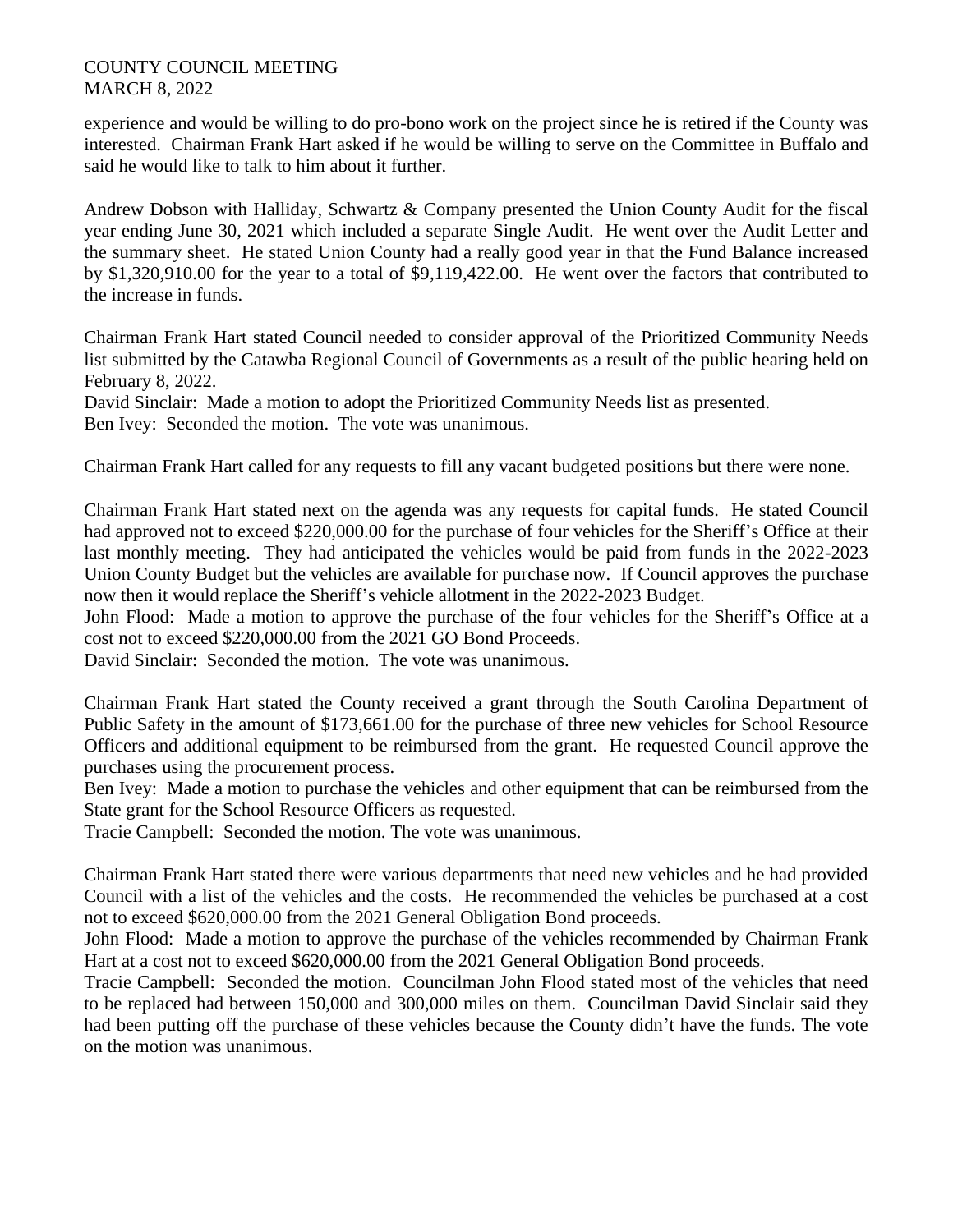## COUNTY COUNCIL MEETING MARCH 8, 2022

Chairman Frank Hart stated Council needed to consider appointments to the Building Code Board of Appeals as they need to hold a hearing. He had provided Council with names of individuals that would be willing to serve on the Board.

Ben Ivey: Made a motion to reappoint Jon Kendrick.

Tracie Campbell: Seconded the motion. The vote was unanimous.

John Flood: Made a motion to appoint Trad Bruce.

David Sinclair: Seconded the motion. The vote was unanimous.

David Sinclair: Made a motion to appoint Howard Gibson.

Ben Ivey: Seconded the motion. The vote was unanimous.

Tracie Campbell: Made a motion to appoint Paul Sanders.

Ben Ivey: Seconded the motion. The vote was unanimous.

Chairman Frank Hart asked if any elected officials wanted to address Council but there were none.

Chairman Frank Hart presented an Inducement Resolution providing for a Fee In Lieu of Tax Agreement between Union County and Project Vidar. He stated this was just a technically to finalize the documents needed to complete Project Vidar.

John Flood: Made a motion to dispense with referring the resolution to a committee and to adopt the Inducement Resolution providing for a Fee In Lieu of Tax Agreement between Union County and Project Vidar.

David Sinclair: Seconded the motion. The vote was unanimous.

Chairman Frank Hart presented a resolution to create a commission pursuant to the Capital Project Sales Tax Act, SC Code Ann. § 4-10-300, ET SEQ.; to provide for the appointment, composition, duties and responsibilities of such commission and to provide for other matters relating thereto.

Ben Ivey: Made a motion to dispense with referring the resolution to a committee and to adopt the resolution to create a commission pursuant to the Capital Project Sales Tax Act, SC Code Ann. § 4-10- 300, ET SEQ.; to provide for the appointment, composition, duties and responsibilities of such commission and to provide for other matters relating thereto.

John Flood: Seconded the motion. The vote was unanimous.

Chairman Frank Hart presented for first reading in title only a Union County ordinance authorizing the lease of certain Union County-owned real property and improvements thereon; and other matters related thereto. He said this was the lease related to County-owned property at 103 W. Main Street.

David Sinclair: Made a motion to dispense with referring the ordinance to a committee and to accept first reading of the Union County ordinance authorizing the lease of certain Union County-owned real property and improvements thereon; and other matters related thereto.

Ben Ivey: Seconded the motion. Chairman Frank Hart stated the City of Union had allowed the people currently occupying the building to relocate temporarily to the Main Street Junction. After the Sheriff's Office moves to the old Wells Fargo Building then they plan to use space in the old jail. Councilman John Flood asked about the timeline if the current people using that location were being allowed to use space at the Main Street Junction. Chairman Frank Hart stated they would be using office space located on the second floor of that building so it should affect functions being held.

The vote on the motion was unanimous.